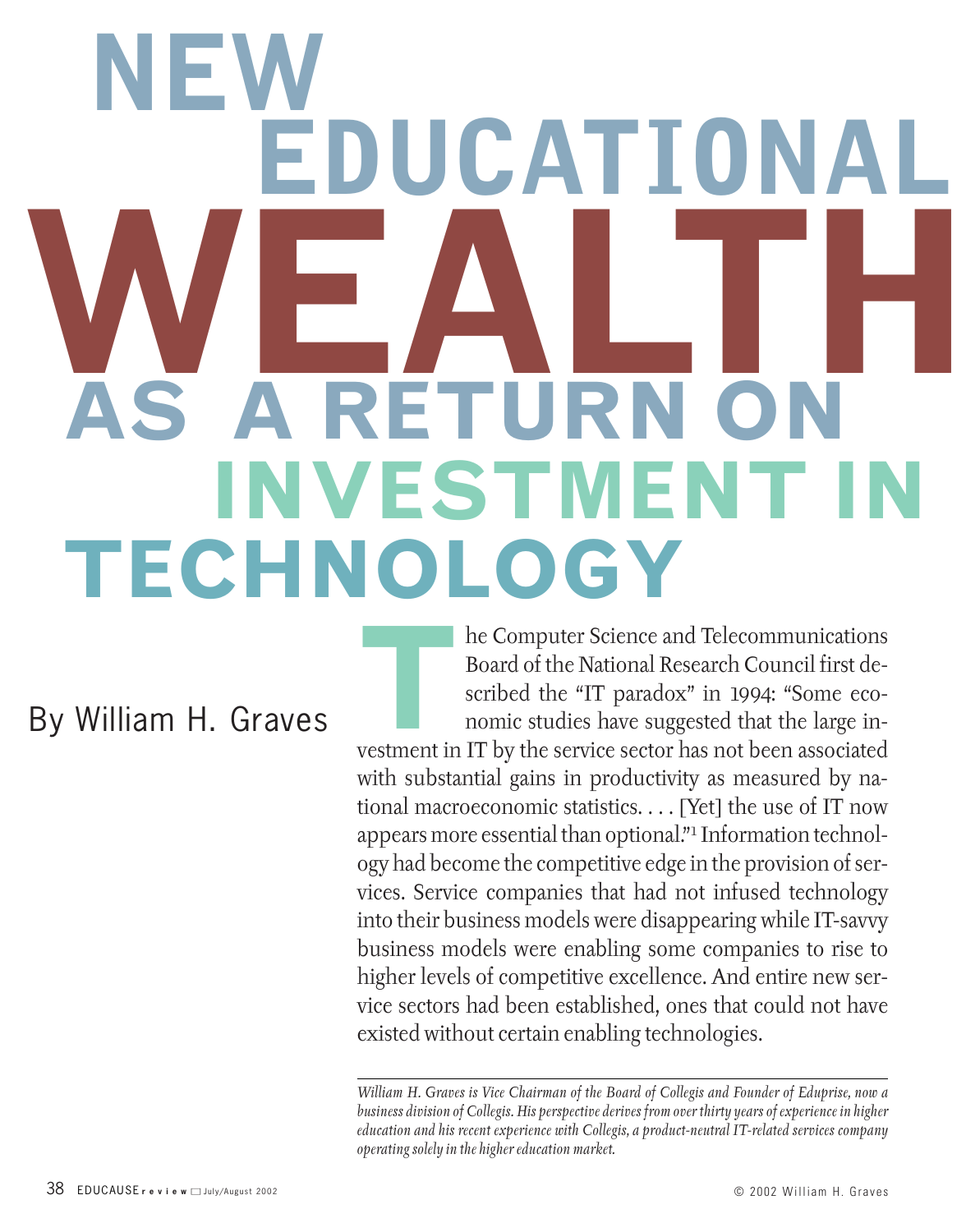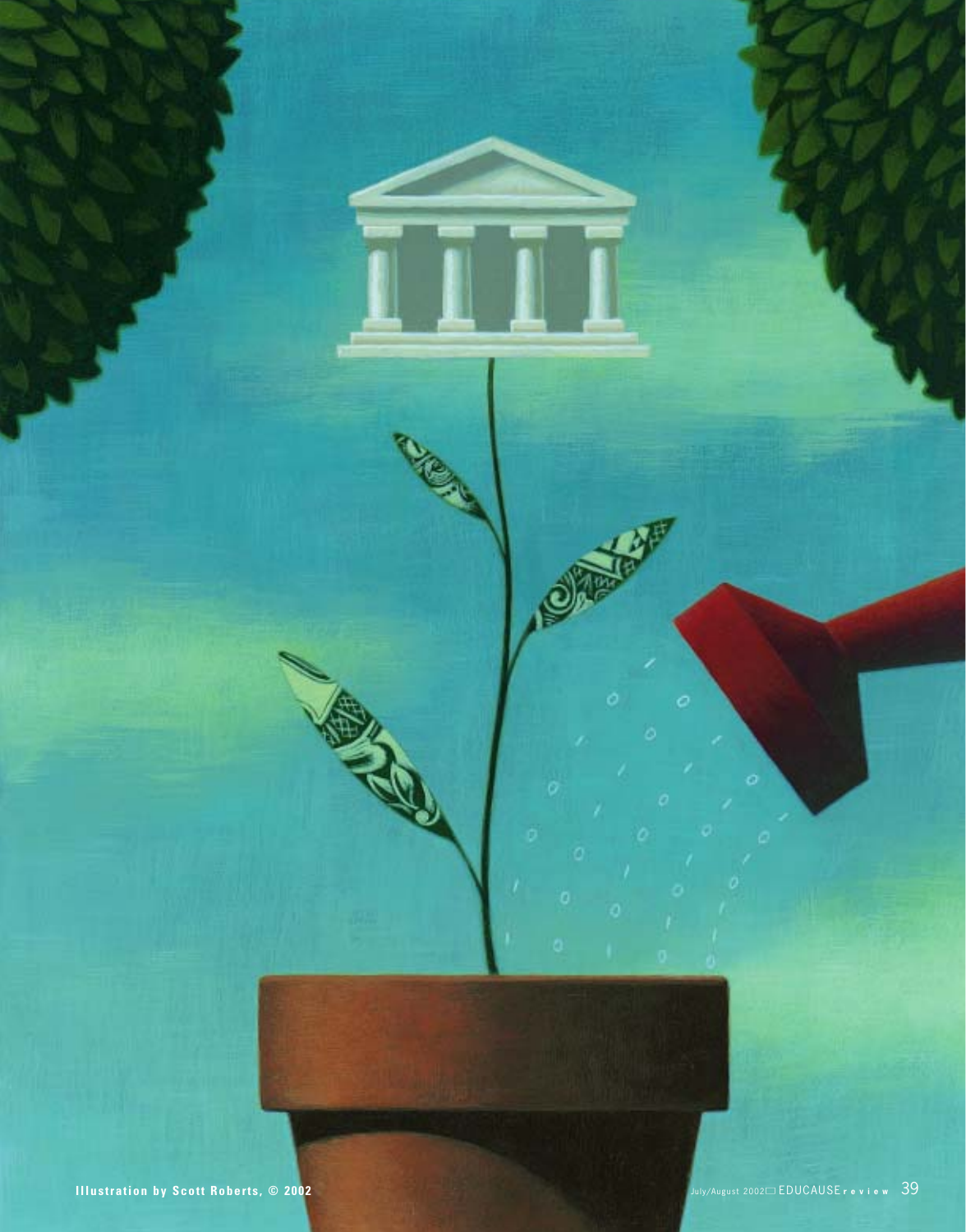Within higher education, meanwhile, the nonprofit sector is increasingly competing with innovative, for-profit postsecondary learning providers, such as the University of Phoenix Online. Does the future of nonprofit higher education hang in the balance as its leaders learn the competitive lessons of the study conducted by the National Research Council? Are those traditional colleges and universities that do not successfully infuse technology into their service and "business" models at risk? Are higher education leaders managing IT as an expenditure (a loss of resources) or as an investment in competitive advantage (a potential for new educational value and "wealth")? Indeed, the role of executive leadership is to create new wealth, not to manage expenditures and allocate shortages—an idea attributed by Carol Twigg to Walter Wriston, the retired chairman of CitiBank.2 As Wriston wrote ten years ago: "Information technology has . . . produced a new source of wealth that is not material; it is information—knowledge applied to work to create value."3 Are nonprofit colleges and universities realizing a return on

investment (ROI) in this new source of competitive wealth?

### **The Role of Leadership**

Higher education leaders are struggling to manage IT expenditures while simultaneously being pressured to spend more on competitive IT necessities, such as upgrading the administrative system, licensing and supporting a coursemanagement system, and creating a campus portal. Much of this pressure comes from students, who expect the immediacy and self-service made possible by the anyplace-anytime, online service modality. Even today's younger students who choose a residential experience for its role in personal maturation and acculturation want as much online self-service as possible. They are, after all, no more conscious of the Internet than their parents are of electricity, which is noticeable only when it is unavailable. So institutions with a focus on customer satisfaction are using technology-aware instructional models and the portal's promise of integrated, comprehensive, personalizable selfservice as a customer-satisfaction goal, whether serving Internet-savvy young students in traditional residential classrooms or assisting working adults whose career and personal responsibilities constrain or prohibit real-time participation with the instructor in a campus classroom or distant classroom. Integrated, comprehensive, personalizable, online selfservice is expected and favored by almost *all* students, provided that just-in-time human assistance is available on those occasions when self-service fails to meet individual needs.

The emphasis on self-service may suggest the demise of the traditional, hightouch services provided by the faculty and staff. Perhaps more apt words than *demise* are *redesign* and *transformation.* The challenge inherent in the inexorable trend toward online self-service is to redesign the form and substance of hightouch human intervention throughout the educational process—from the classroom to the administrative office. That challenge is the key to creating Wriston's new educational "wealth," understood as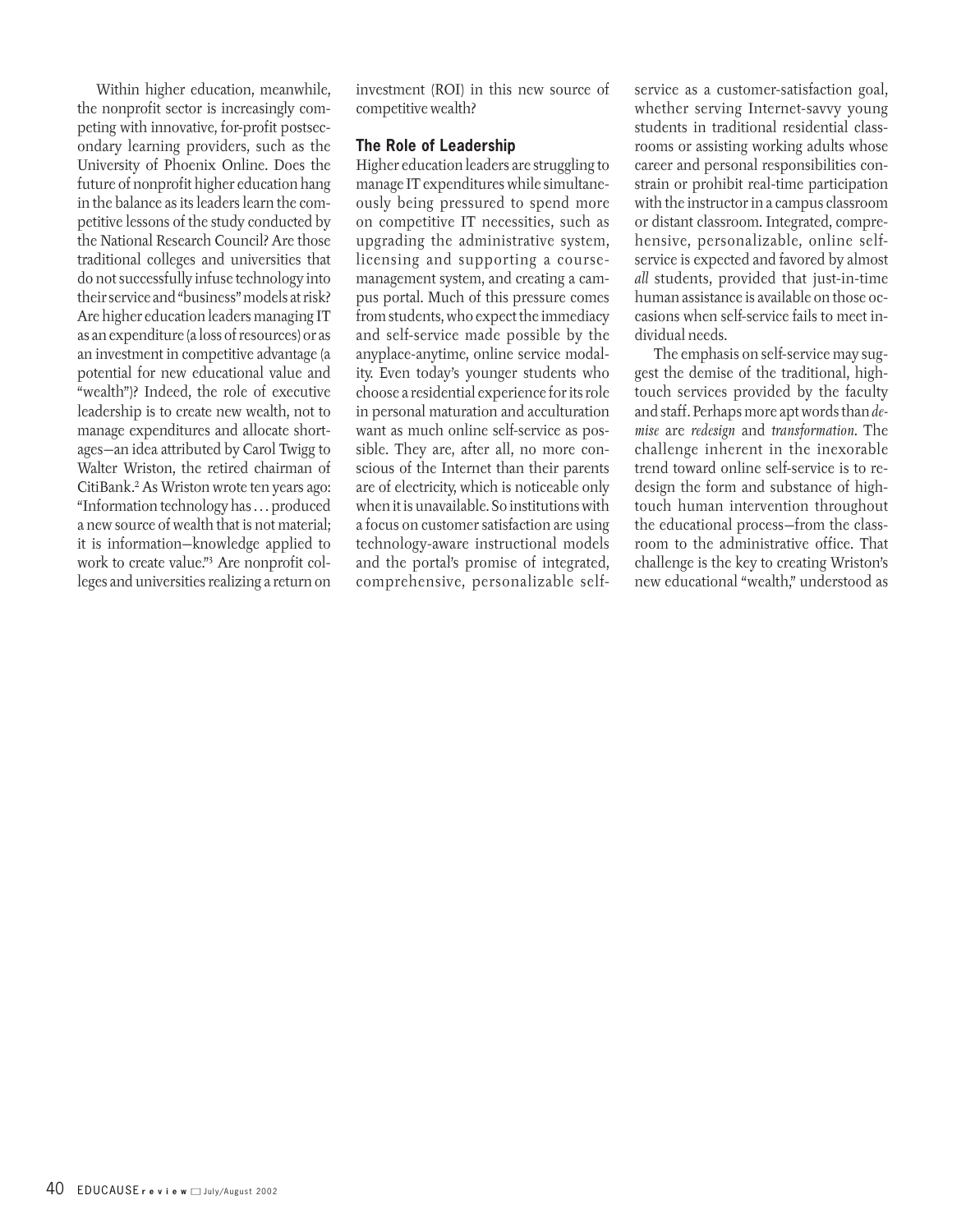**The challenge inherent in the inexorable trend toward online self-service is to redesign the form and substance of high-touch human intervention throughout the educational process.**

an increase in the societal and private educational benefits derived from technology-enabled increases in the effectiveness and efficiency of expert human intervention in the educational process.

Considered only as an expenditure, IT is viewed by many higher education leaders as reducing the availability of resources elsewhere in an organization's capital and operating budgets. But managed as an investment, IT holds the promise of producing returns that justify its cost. The issue is not whether IT can increase the quality and flexibility of academic and administrative services and their attendant levels of customer satisfaction; clearly, IT can do so. The issue is whether the IT expenditures required to achieve such ends can be focused and managed to improve the overall return on investment (ROI) for the organization—the department, the institution, the state system, and so on. In other words, increasing the return on IT investments within a higher education organization equates to using those investments as leverage for increasing the return on the overall investment in the organization. In this context, providing customer-satisfying IT services at a competitive cost per customer becomes a lever for improving the ROI in higher education's core assets—its intellectual capital (faculty experts and library resources), accreditation, physical plant, and so on. This is a different perspective on ROI in IT, which traditionally has been based on metrics such as the percentage of stakeholders using e-mail, the Web, and other IT resources. The difference is that the traditional ROI perspective measures the diffusion of IT usage, whereas the "new-wealth" ROI perspective focuses on cost-effectively and competitively infusing IT into academic and administrative processes to achieve competitive, mission-critical, measurable outcomes.



### **Whose Investment?**

ROI in higher education is most appropriately judged by the investors in higher education and may be judged differently by different investors. In other words, ROI in higher education is a relative concept—relative to the goals of the various investors. Those goals can be as disparate as reducing costs per credit hour, achieving the career or social advantage associated with the most prestigious institutions, demonstrating competencies required for Cisco certification, improving a working adult's professional or occupational performance, or increasing a state's college-going rate by providing more flexible access to educational programs.

The governing board of a nonprofit higher education organization represents the institution's "investors":

- Traditional college-age (18–22) students and their parents
- Adult students-lifelong learners
- Executive and legislative branch policymakers responsible for allocating tax revenues directly or indirectly to the organization
- Employers and grantors contracting for employee education or other programmatic services
- The organization's endowment board, representing charitable funding organizations and individual donors

Each of the above groups of investors invariably seeks the best-possible return on investment relative to its goals. Higher education leaders thus need to understand these varied ROI goals. The following supply-anddemand taxonomy—borrowed from economics and adapted to the goals of higher education as viewed by its investors—may be helpful in assessing why investors have different goals.

## **Goals and Fulfillment Strategies**

References to traditional colleges and universities often evoke a paradoxical reaction in external discussions about the state of higher education. On the one hand, higher education in the United States is frequently described as having no peer; on the other hand, it is also described as being unresponsive both to pressing educational needs and to increasing operating expenses.

As a result, governing boards, political leaders, and business leaders cite the need for more "business-like" leadership and management practices in higher education. They appear to believe that academic programs are often indiscriminately *supply-driven*— educational offerings arising from the traditional academic business model based on tenure, faculty governance of the curriculum and decision-making, and other inwardly focused institutional governance and financial practices. These practices were established, in large part, to provide education as a *societal good* in which educators focus on knowledge for the sake of knowledge and on the preparation of a generally educated citizenry to provide long-term social, political, economic, scientific, and cultural leadership for the nation. This indeed describes my own reasons for being an educator for over thirty years and my belief that the core traditions of residential liberal education and academic freedom are important contributors to the nation's democracy. But education can also be a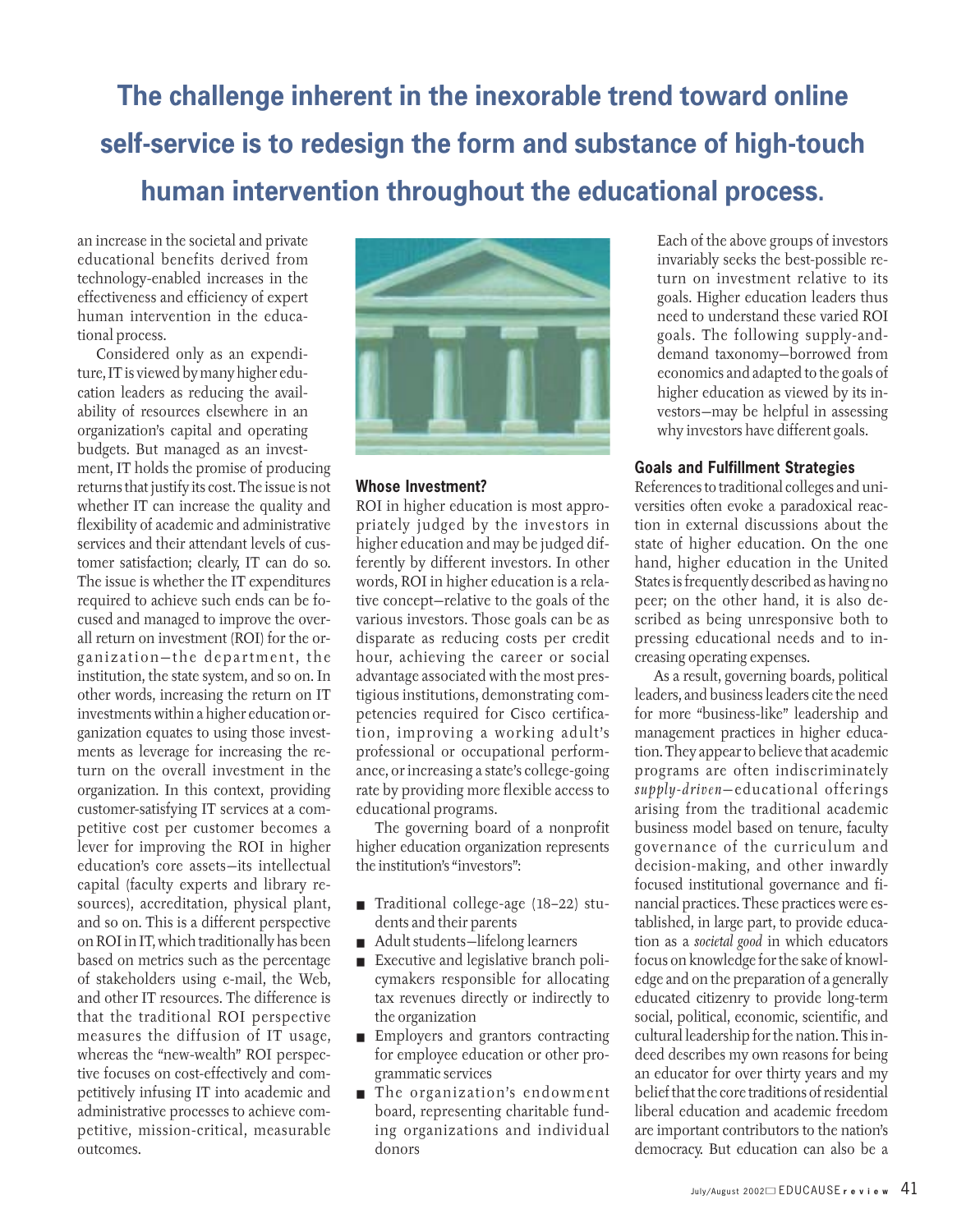**The differences in societal and private educational goals beg for different fulfillment strategies, and institutions should pursue the goals that are appropriate to their missions.** 

*private good* aimed at employers seeking to improve the performance of their organizations and at individual students hoping to advance their professional or occupational interests, often for practical financial reasons. Most policymakers believe that education as a private good should be *demanddriven*—that is, purposely designed, with external input, to meet the specific performance requirements of employers and the professions.

The United States is experiencing increasing enrollments in education as both a societal good and a private good. Enrollments in education as a private good, however, are increasing at a higher rate. And education as a private good is growing at an accelerated rate in one of its relatively new subsegments: skillsoriented noncredit certification programs. In addition to the approximately 17 million students enrolled annually in all traditional higher education programs tracked by the Department of Education (DoE), Clifford Adelman of the DoE estimates that there are many more millions annually engaged in these certification programs; some of the programs are located at community colleges and other traditional institutions, but many are not. Indeed, Adelman reports that for-profit providers account for a rapidly growing proportion of occupation-oriented enrollments and that many of these enrollments are driven by the need for competencybased certifications, the new currency in many sectors of today's job market.4 The DoE has not yet developed datacollection protocols to account statistically for this shadow learning economy.

Recognizing these demand-driven needs and trends, higher education policymakers are often frustrated by the tendency of many colleges and universities to rely almost solely on supply-driven policies and business practices to address demand-driven educational needs.



Higher education leaders thus need to help their internal constituencies understand the difference between education as a societal good and education as a private good, the forces that are bringing that distinction to the fore, and the need to pursue strategies that depend on the nature of the goals that the strategies are intended to achieve. Education as a societal good has long been supply-driven and arguably should remain so, but traditional nonprofit higher education, by sticking to supply-driven policies and business practices, is losing its incumbent advantage in the growing demand-driven market for education as a private good. The differences in societal and private educational goals beg for different fulfillment strategies, and institutions should pursue the goals that are appropriate to their missions. Public institutions, for example, have publicly mandated goals, and these goals often embrace both education as a societal good and education as a private good. In contrast, private institutions are freer than public institutions to focus on only one of these educational purposes or to emphasize one over the other.

The governance and management model in traditional higher education is supply-driven in part because Ph.D. holding faculty members were educated in the graduate programs of research universities. They accordingly bring to their employing institutions their belief that the "best" institutions—the schools granting them their Ph.D. degrees—are those that aspire to or already have *prestige* in a national or international context. The result, according to a recent study, is that too many institutions, independent of their missions, compete for prestige as measured by research grants and publications and by the academic profile of the incoming freshman class—and/or by the national rankings of athletic teams in the revenue-generating sports.5 But pres-

tige, though "sticky" once acquired, is not easy to earn. After all, only ten institutions appear on any top-ten list. Most institutions could reduce their risks by competing less for prestige and more for reputation as measured by customer satisfaction—that is, investor satisfaction. Reputation, in this sense of customer satisfaction, is more immediately earned and more quickly lost than prestige. It is a demand-driven concept. As the Internet propels the expectation for online selfservice and flexibility, even those institutions that choose to pursue prestige may have to increase their attention to customer satisfaction—and thus to some blend of demand-driven and supplydriven governance models. But few are doing so, which is why transformation appears to be in greater evidence today at reputation-driven institutions than at prestige-driven institutions.

## **Self-Service, Human Intervention, and Transformation**

One paradox of the Internet is that it can be used in the educational process to increase self-service while simultaneously improving the quality and efficiency of high-touch human intervention. An earlier example of this same paradox was the printing press, which also increased the capacity for self-service learning. It reduced the need for transcription, both by the creators and keepers of knowledge and by the apprentice learners of that same knowledge. But institutions did not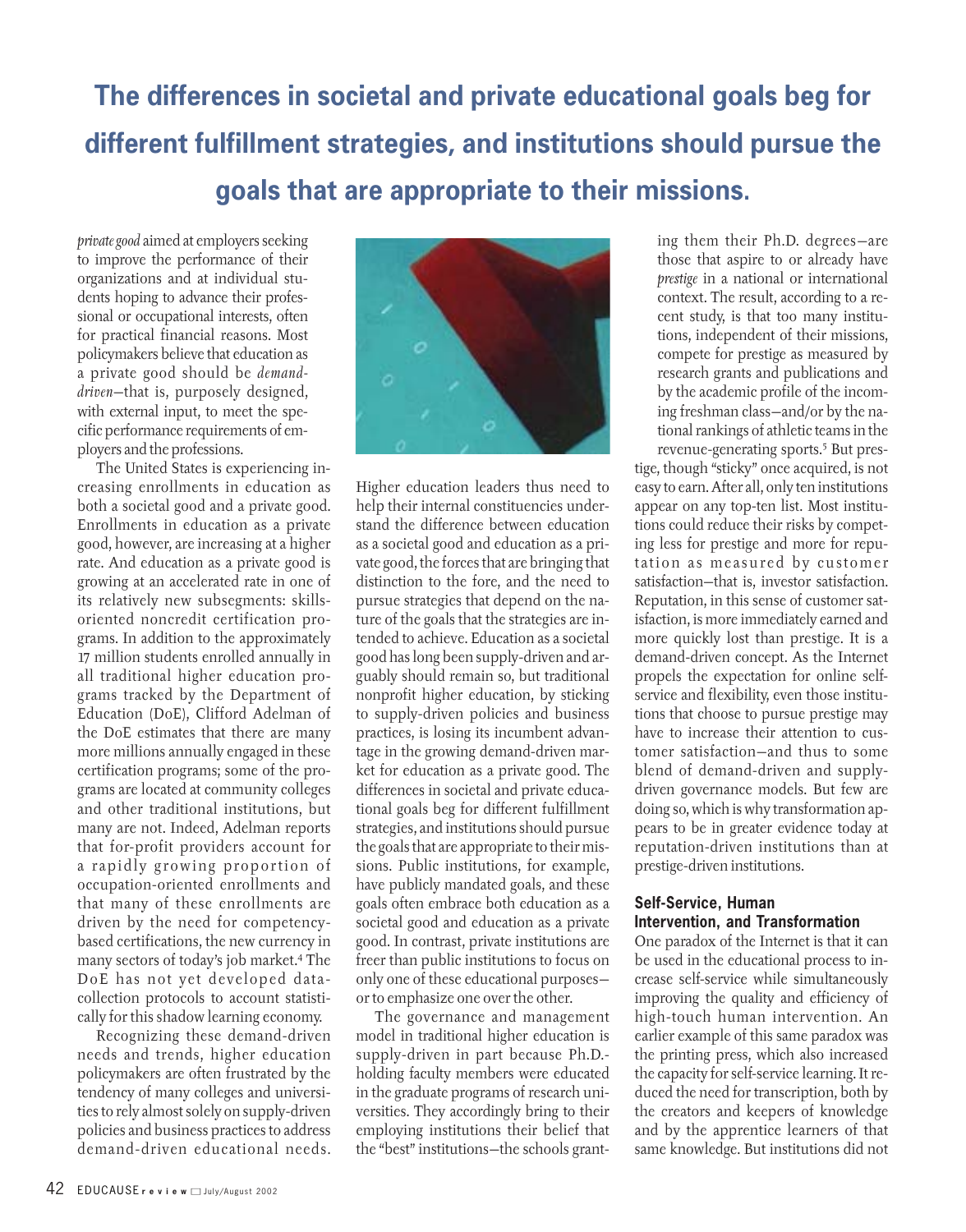# **Per-student IT support costs can be misleading unless they are calculated in conjunction with some measure of student satisfaction with that support.**

simply build libraries of printed materials and send their students to the libraries to self-educate themselves. Colleges and universities continued to construct classrooms and employ faculty, because in order to learn, most students need more than self-study access to knowledge. They require an instructor's guidance and intervention and the instructor-facilitated collaborative learning that is traditionally associated, for example, with the seminar. Likewise, although the Internet increases access to knowledge resources and further lubricates self-study, it does not eliminate the need for instruction. It simply challenges higher education to redesign the form and substance of instructor/student interaction.

Today's course-management systems, for instance, reduce the scope of the instructor's course-management efforts. They allow instructors to increase selfservice for students by providing appropriately authenticated and authorized online access to the syllabus, class schedule, assignments, course notes, external online content resources, learning assessments, grades, and so on. Integrating the administrative system with the coursemanagement system further reduces course-management tasks by automating enrollment, drop-add, grade-reporting, and other data-exchange processes. This means that once instructors have mastered the technology tools, they can concentrate on student learning rather than on knowledge delivery and course management.

E-mail and listservs have been used for some time to encourage discourse and collaborative learning, of course. But these tools are more difficult to manage than the course-management system's anyplaceanytime Web-threaded discussions, which frequently become the center of gravity for instruction pedagogically constructed around the flexibility of anyplace-anytime, interactive discourse among students and among students and their instructors.



Whether these tools are used to complement and transform the classroom or to lay the foundation for a mostly online, anyplace-anytime "virtual" classroom, instruction and learning become more continuous and spontaneous and less episodic. These are not the only expressions of the classroom concept, but they are the extreme points on a blended continuum of instructional delivery possibilities—from three weekly contact hours constrained by place and time to online contact unconstrained by either place or time. And some institutions and their faculties are overcoming the constraints of terms and cohorts by extending instructional flexibility to include such features as rolling enrollments, self-paced opportunities to learn, and certification of the results through competency-based assessments. Even in the context of the traditional residential experience and academic term, there is compelling evidence that instruction can be redesigned to improve learning outcomes while reducing instructional costs. These efforts, many of which have been funded or inspired by the Pew Grant Program in Course Redesign, often involve the use of rich and engaging learningware for self-study, a redesign of the instructor's role, and a reduction in contact hours.<sup>6</sup> Such efforts are increasing instructional flexibility, learning outcomes, and overall ROI from the perspective of both the investor and the internal management.

### **Increasing ROI**

Various ROI metrics can directly assess the financial and operational aspects of the IT organization, and higher education leaders should insist on the use of such analyses. But leaders should also take care to avoid some of the common mistakes made over the years by those who do not

understand the new economics of IT. For example, amortizing a personal computer over five years increases the ROI in hardware from a purely financial perspective, but Moore's law implies that a personal computer will have lost its value in two to three years—even though it still "works" as well at the end of five years as it did on the day it was purchased! Similarly, per-student IT support costs can be misleading unless they are calculated in conjunction with some measure of student satisfaction with that support. For example, an increase in per-call helpdesk costs can actually be a positive trend because improvements in IT services will lead to fewer calls to the help desk, which nevertheless remains a necessary safetynet expense. So measuring the value added by IT in terms of organizational innovation, improvement, and competitiveness must be the focus.

Most of the goals that a higher education organization might have for using technology to competitive advantage can be captured in the four-item "redesign" agenda described below. Expanding each of the four general redesign themes is a technology-enabled strategy for achieving the redesign; under each strategy is a sublist of some of the possible measurable outcomes that can be used to guide the strategy and determine its success. These measurable outcomes are indicators of overall ROI in the organization from the perspective of its investors or of some subgroup of its investors.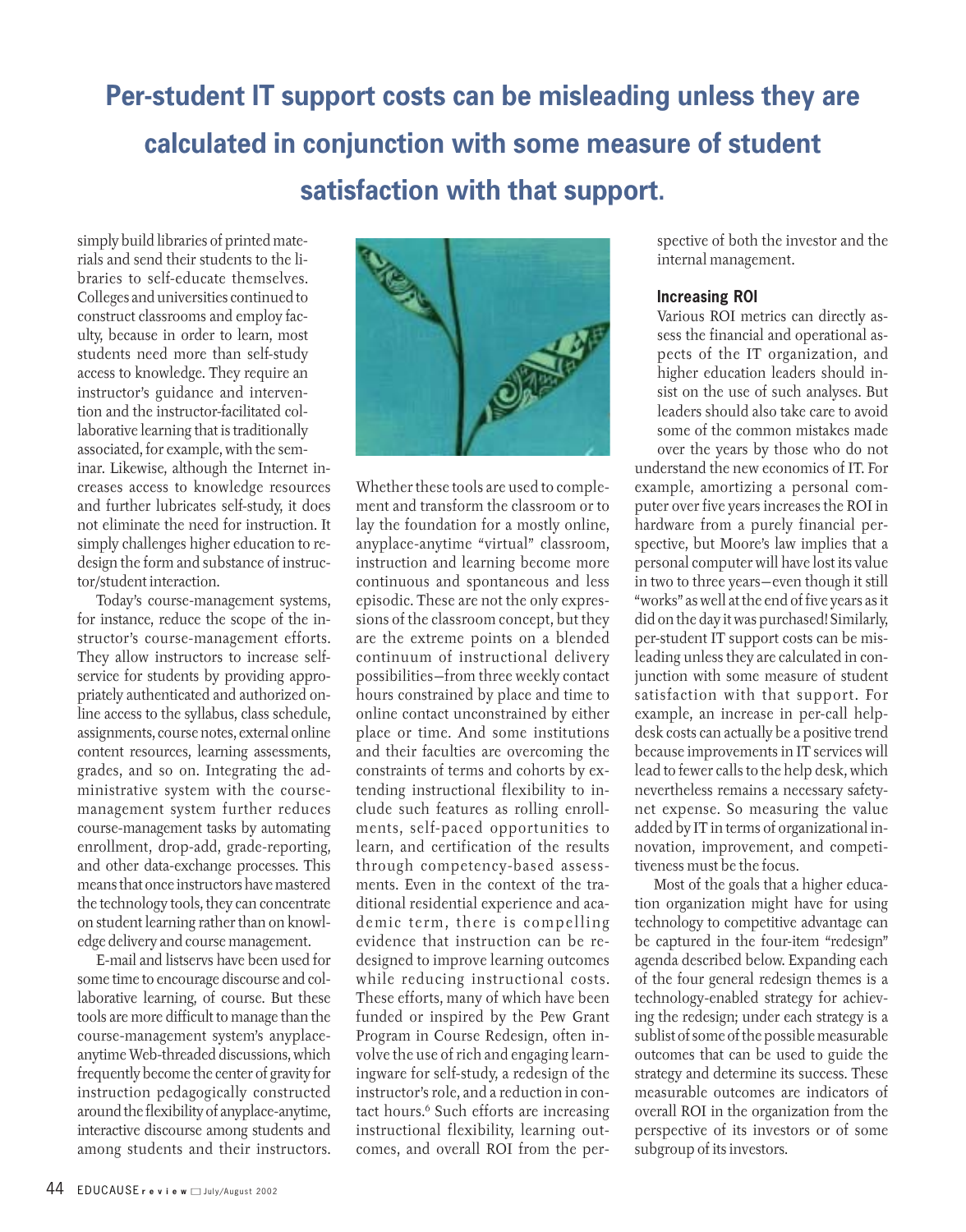- 1. *Redesign and improve marketing and student recruitment.* Use cost-effective e-mail, a student-recruitment Web site, and a toll-free call center to improve the mar keting campaign of an educational program, an institution, or a consortium. This strategy can be directed selectively toward a number of outcomes:
	- a. Increase recruiting yields (enrollments)
	- b. Decrease marketing and recruiting costs per enrolled student
- 2. *Redesign and improve services to enrolled students and other stakeholders.* Redesign administrative and academic support services as the basis for an authenticated portal providing "one-stop" self-service for students and other stakeholders and a toll-free call center providing high-touch assistance on demand. This strategy can be directed selectively toward a number of outcomes:
	- a. Decrease administrative staffing costs, by redesigning services to provide integrated, personalizable, online self-service processes
	- b. Increase service satisfaction, among students, alumni, faculty, staff, and so on
	- c. Improve communication and collaboration, by creating a sense of community as measured by surveys
	- d. Increase alumni giving
- 3. *Redesign and improve teaching and learning* **.** Redesign core courses and other "strategic" courses to take pedagogical and androgogical advantage of technology. This strategy can be directed selectively toward a number of outcomes:
	- a. Improve learning outcomes and re tention and graduation rates
	- b. Reduce unit instructional costs
	- c. Improve students' satisfaction with instruction as measured by end-ofcourse surveys
	- d. Increase students' fluency with the online medium and its tools for research, communication, and publication
- 4. *Redesign and increase access to selected programs.* Offer online or blended credit and noncredit programs to compete in selected "convenience" markets, such as the markets for professional and occupational programs. This strategy can be directed selectively toward a number of outcomes: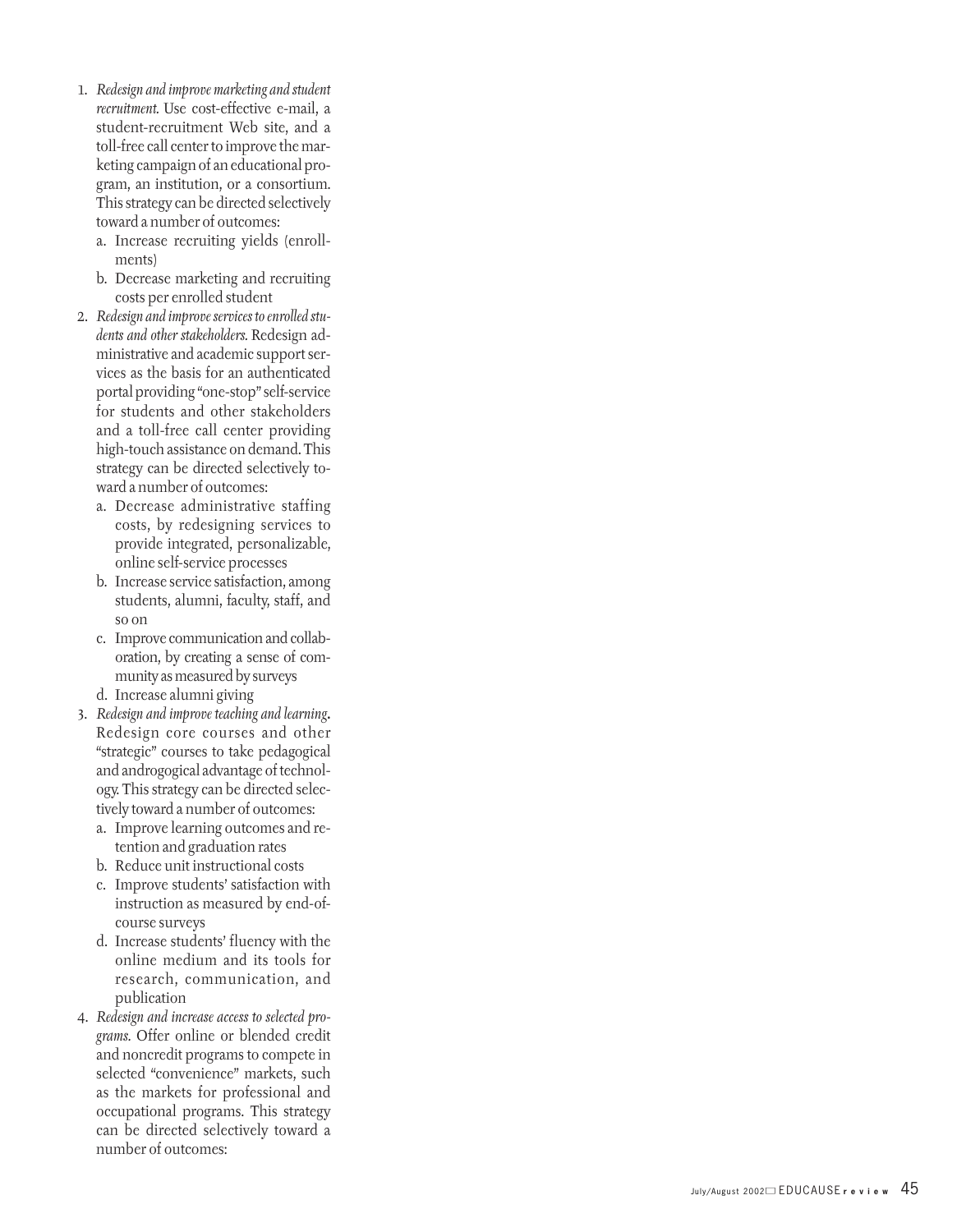- a. Increase enrollments among students who otherwise could not or would not enroll
- b. Increase "profitable" revenues
- c. Reverse declining enrollments
- d. Accommodate mandated or inevitable enrollment growth
- e. Avoid new capital costs

The following are some examples of ROI based on the above "redesign" agenda.

*Tennessee Board of Regents Online Degree Programs.* In 2000, the Tennessee Board of Regents mandated a collaborative effort among constituent institutions to improve access to higher education in Tennessee by offering entirely online degree programs—initially three two-year and two four-year degree programs. The goal was to increase the state's collegegoing rate and the penetration of degree holders in the state's population (outcome 4[a]). A marketing plan/strategy that is a variation on strategy 1 resulted in a 500 percent increase over initial enrollment projections. In less than a year and with no infusion of new resources, the Regents Online Degree Programs (RODP) opened a one-stop "virtual" door and subsequently had to cap initial enrollments at approximately 1,900 in the fall of 2001 and at approximately 3,500 in the spring of 2002. About 75 percent of these enrollments were accounted for by students who would not otherwise have enrolled in any institution. RODP enrollments generated over \$1.2 million in tuition and fees in the fall of 2001 to help participating institutions recover their costs (outcome 4[b]). Strategies 2 and 3 are currently being applied as RODP evolves to provide a flexible (online), high-quality student-service environment and to ensure the quality of instruction and learning.

*Montgomery College.* Maryland's Montgomery County is enjoying rapid economic expansion, due in part to a vigorous local biotechnology industry. Montgomery College, the "county's community college," is well into a multiyear effort to improve the effectiveness, efficiency, and flexibility of its student services with Web-based selfservice (outcomes 2[a], 2[b], and 2[c]) while accommodating rapid growth in its student body by blending online instruction with reduced contact-hour classroom instruction to decrease pressure on its

classroom plant and to increase instructional flexibility for students (outcomes 4[a], 4[d], and 4[e]). The college's Center for Teaching and Learning has embarked on a campaign to use technology to improve learning outcomes, online fluency, and student satisfaction (outcomes 3[a], 3[c], and 3[d]).

*University of Baltimore.* Located in the inner city, the University of Baltimore (UB) had been losing enrollments from its dominantly working-adult student body as suburban development and commuting patterns pushed jobs away from the inner city. UB reversed its declining enrollments by introducing the first entirely online AACSB-accredited MBA program in 1999 and has now grown that "Web MBA" program to a scope that could not be accommodated by the existing physical plant (outcomes  $4[a]$ ,  $4[b]$ ,  $4[c]$ , and  $4[e]$ ). Along the way, UB embarked on a campaign to improve learning outcomes, online fluency, and student satisfaction through the wise use of technology, not only within the WebMBA program but also in core arts and sciences courses (outcomes 3[a], 3[c], and 3[d]). UB's initiatives have earned new grant funding and national recognition by *U.S. News & World Report.*

*Fairleigh Dickinson University.* Using technology, Fairleigh Dickinson University (FDU) has reconnected to its roots as a university focused on preparing students to succeed in a "globalized" economy and culture. The Internet is the means used to connect FDU students and instructors with their counterparts around the globe to study pressing issues from a global perspective and to engage students in an active learning environment (outcomes 3[a] and 3[c]). FDU was the first university to require every residential undergraduate student to complete one online course per year, not only as the foundation for the globalization of the curriculum but as a means to ensure that students acquire fluency in the online medium (outcome 3[d]). FDU is now engaged in rolling out online versions of some of its most marketable professional programs to increase its "profitable" revenues, extend its reputation for responding to market needs, and create a "franchise" market among other institutions wanting to brand and use its online programs (outcomes 4[a] and 4[b]).

*National Louis University.* To increase its profitable revenues while responding to the need for affordable IT certification training in Chicago (outcome 4[b]), National Louis University (NLU) has partnered for a turnkey IT certification training program. The program allows students to register at any time, study online without formal instruction, and still have face-to-face and phone access to an experienced mentor as needed. Marketing, student recruitment, student loans, and other forms of student services are included in the turnkey solution "imported" by NLU (outcomes 1[a] and 1[b]). NLU is now transitioning its MAT degree program to an online model that parallels in some respects the noncredit IT-certification program (outcomes 1[a], 1[b], and 4[c]). NLU intends to export the online MAT program as a turnkey solution for other institutions (outcomes 4[a] and 4[b]). Meanwhile, NLU is also engaged in a multiyear portal effort to provide flexible student services in an online self-service modality (outcomes  $2[a-d]$ ).

### **A Partnering Strategy**

All of the examples described above depended for their success on leadership and partnerships. All involve partnerships between a nonprofit higher education organization and one or more companies. One example, the Tennessee Board of Regents Online Degree Programs, is an interinstitutional partnership among participating Tennessee Board of Regents institutions. Fairleigh Dickinson University and National Louis University foresee interinstitutional partnerships in which selected professional programs are exported to be marketed and branded by other institutions acting as franchisees, all with assistance from a partner company.

Even if an institution can internally support and accomplish the improvements described above, partnering is often a preferred strategy because it uses external resources and expertise as leverage for scarce internal resources, including time, attention, and accountability. For example, innovation and transformation often require additional IT resources, IT expertise in new areas of technology, 24/7 levels of IT service and quality assurance, and academic